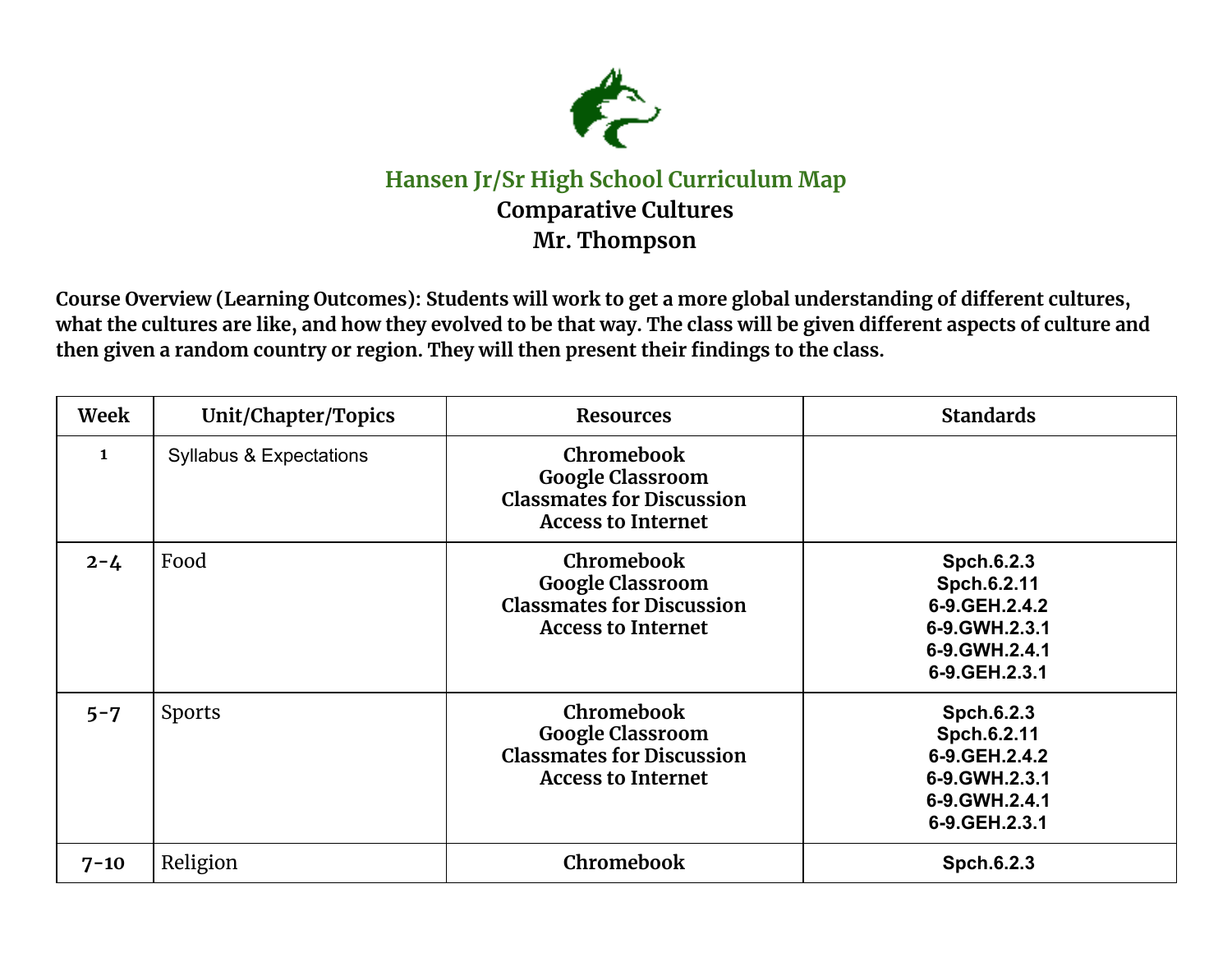|           |               | <b>Google Classroom</b><br><b>Classmates for Discussion</b><br><b>Access to Internet</b>               | Spch.6.2.11<br>6-9.GEH.2.4.2<br>6-9.GWH.2.3.1<br>6-9. GWH. 2.4.1<br>6-9.GEH.2.3.1                  |
|-----------|---------------|--------------------------------------------------------------------------------------------------------|----------------------------------------------------------------------------------------------------|
| $11 - 13$ | Music         | Chromebook<br><b>Google Classroom</b><br><b>Classmates for Discussion</b><br><b>Access to Internet</b> | Spch.6.2.3<br>Spch.6.2.11<br>6-9. GEH. 2.4. 2<br>6-9. GWH. 2.3.1<br>6-9.GWH.2.4.1<br>6-9.GEH.2.3.1 |
| $14 - 16$ | Animals       | Chromebook<br><b>Google Classroom</b><br><b>Classmates for Discussion</b><br><b>Access to Internet</b> | Spch.6.2.3<br>Spch.6.2.11<br>6-9. GEH. 2.4. 2<br>6-9.GWH.2.3.1<br>6-9.GWH.2.4.1<br>6-9.GEH.2.3.1   |
| $17 - 19$ | <b>Cities</b> | Chromebook<br><b>Google Classroom</b><br><b>Classmates for Discussion</b><br><b>Access to Internet</b> | Spch.6.2.3<br>Spch.6.2.11<br>6-9. GEH. 2.4. 2<br>6-9.GWH.2.3.1<br>6-9.GWH.2.4.1<br>6-9.GEH.2.3.1   |
| $20 - 22$ | Vehicles      | Chromebook<br><b>Google Classroom</b><br><b>Classmates for Discussion</b><br><b>Access to Internet</b> | Spch.6.2.3<br>Spch.6.2.11<br>6-9.GEH.2.4.2<br>6-9.GWH.2.3.1<br>6-9.GWH.2.4.1<br>6-9.GEH.2.3.1      |
| $23 - 26$ | Nightlife     | Chromebook<br><b>Google Classroom</b><br><b>Classmates for Discussion</b><br><b>Access to Internet</b> | Spch.6.2.3<br>Spch.6.2.11<br>6-9. GEH. 2.4. 2<br>6-9.GWH.2.3.1                                     |